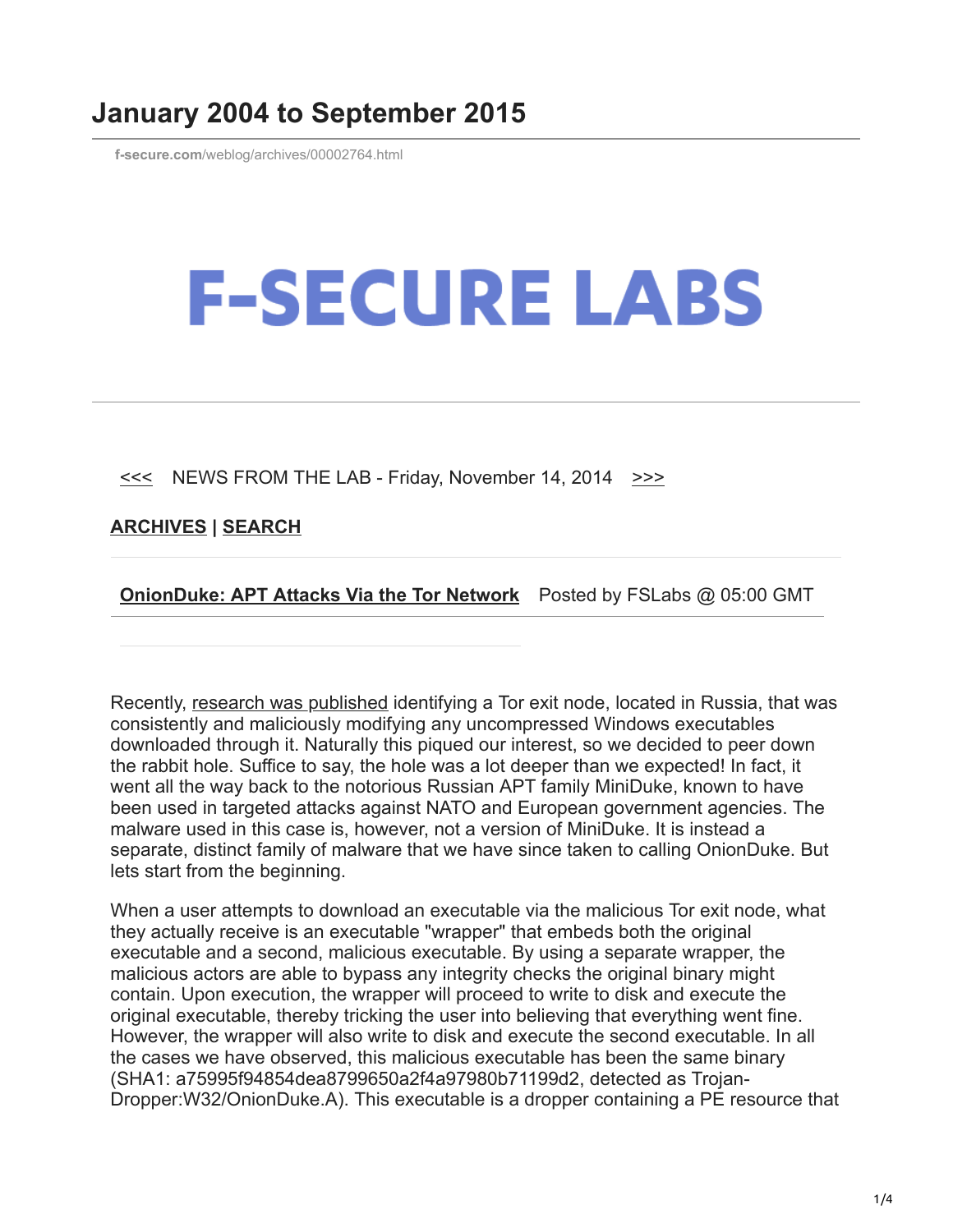pretends to be an embedded GIF image file. In reality, the resource is actually an encrypted dynamically linked library (DLL) file. The dropper will proceed to decrypt this DLL, write it to disk and execute it.



A flowchart of the infection process

Once executed, the DLL file (SHA1: b491c14d8cfb48636f6095b7b16555e9a575d57f, detected as Backdoor:W32/OnionDuke.B) will decrypt an embedded configuration (shown below) and attempt to connect to hardcoded C&C URLs specified in the configuration data. From these C&Cs the malware may receive instructions to download and execute additional malicious components. It should be noted, that we believe all five domains contacted by the malware are innocent websites compromised by the malware operators, not dedicated malicious servers.



A screenshot of the embedded configuration data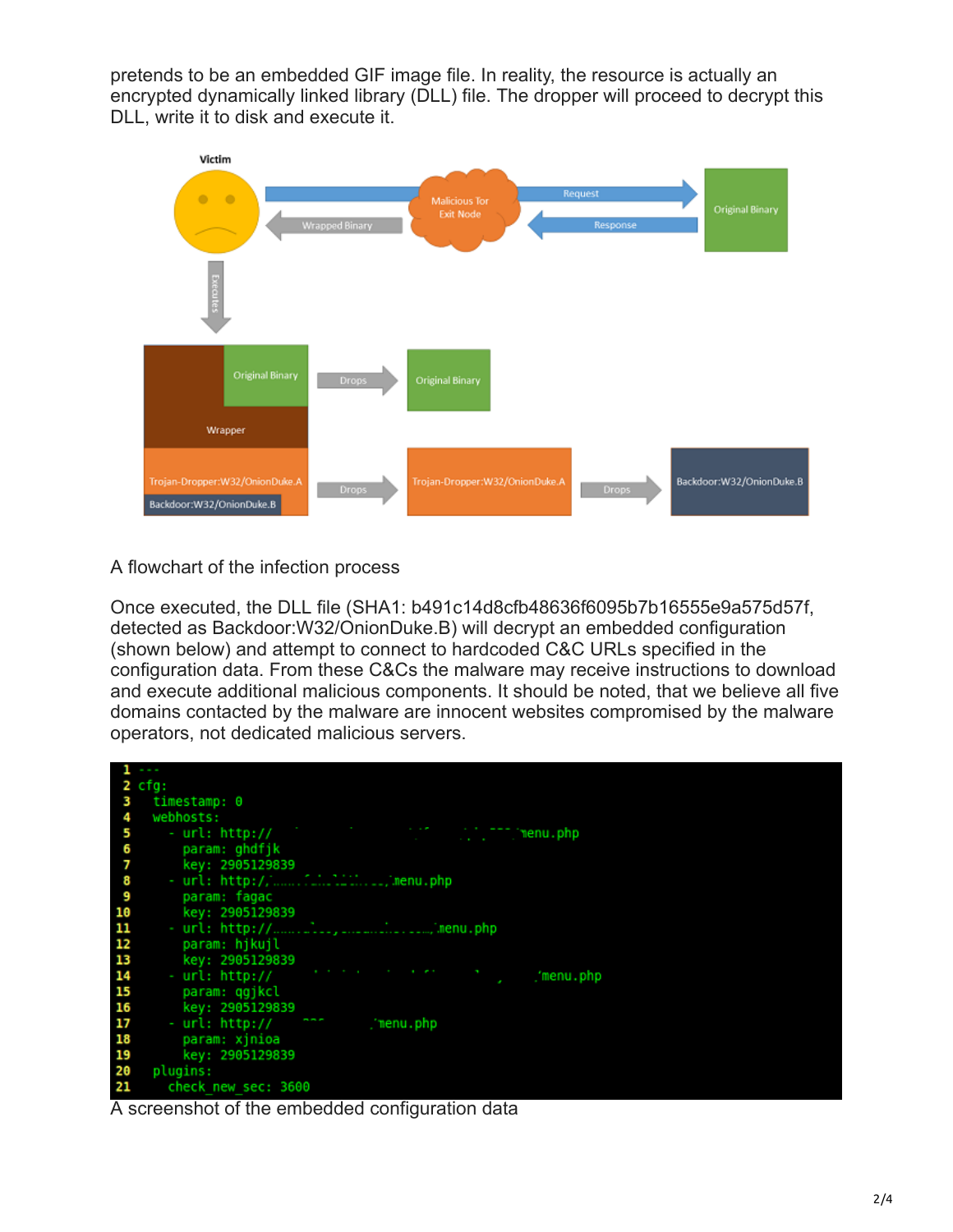Through our research, we have also been able to identify multiple other components of the OnionDuke malware family. We have, for instance, observed components dedicated to stealing login credentials from the victim machine and components dedicated to gathering further information on the compromised system like the presence of antivirus software or a firewall. Some of these components have been observed being downloaded and executed by the original backdoor process but for other components, we have yet to identify the infection vector. Most of these components don't embed their own C&C information but rather communicate with their controllers through the original backdoor process.

One component, however, is an interesting exception. This DLL file (SHA1 d433f281cf56015941a1c2cb87066ca62ea1db37, detected as Backdoor:W32/OnionDuke.A) contains among its configuration data a different hardcoded C&C domain, overpict.com and also evidence suggesting that this component may abuse Twitter as an additional C&C channel. What makes the overpict.com domain interesting, is it was originally registered in 2011 with the alias of "John Kasai". Within a two-week window, "John Kasai" also registered the following domains: airtravelabroad.com, beijingnewsblog.net, grouptumbler.com, leveldelta.com, nasdaqblog.net, natureinhome.com, nestedmail.com, nostressjob.com, nytunion.com, oilnewsblog.com, sixsquare.net and ustradecomp.com. This is significant because the domains leveldelta.com and grouptumbler.com have previously been identified as C&C domains used by MiniDuke. This strongly suggests that although OnionDuke and MiniDuke are two separate families of malware, the actors behind them are connected through the use of shared infrastructure.



A visualization of the infrastructure shared between OnionDuke and MiniDuke

Based on compilation timestamps and discovery dates of samples we have observed, we believe the OnionDuke operators have been infecting downloaded executables at least since the end of October 2013. We also have evidence suggesting that, at least since February of 2014, OnionDuke has not only been spread by modifying downloaded